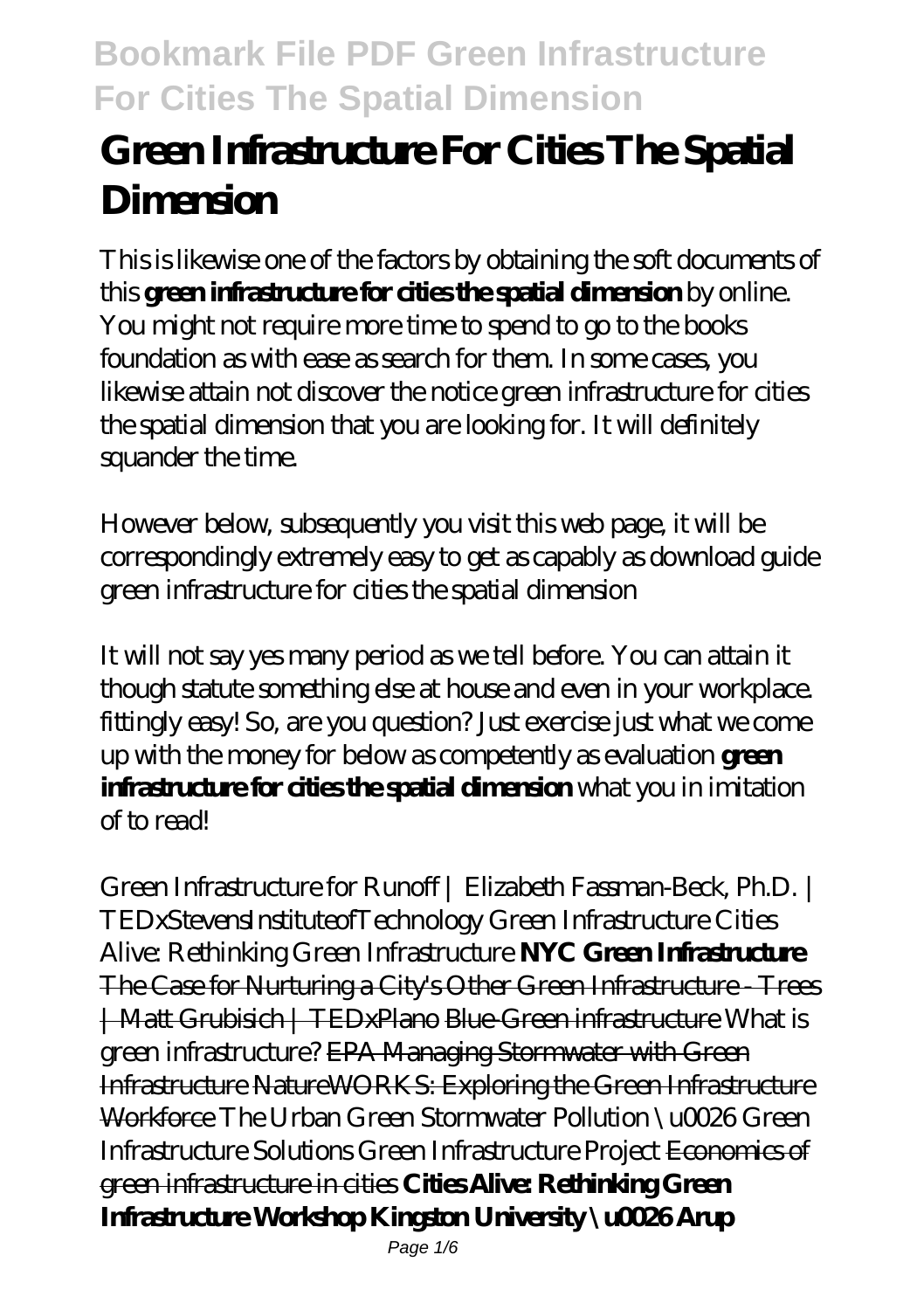**Mindset Change: Resilient Cities Need Green Infrastructure** *City of Lancaster, Green Infrastructure* Invest in Green Infrastructure *[Full Details] Biden's Stimulus Check, Covid, \u0026 Relief Plan. Integrating Green Infrastructure into Pittsburgh's Urban Fabric Green Infrastructure in the Gauteng City-Region* **Green**

#### **Infrastructure For Cities The**

Details This paper looks at how we can improve the health and wellbeing of people in our towns and cities through the use of 'green infrastructure'. It defines this as the network of natural...

### **Future of cities: green infrastructure and health - GOV.UK**

Green infrastructure is a network of multi-functional green space and other green features, urban and rural, which can deliver quality of life and environmental benefits for communities. Green infrastructure is not simply an alternative description for conventional open space. It includes parks, open spaces, playing fields, woodlands & ndash; and also street trees, allotments, private gardens ...

### What is green infrastructure? | Town and Country Planning...

Page Indicators for urban green infrastructure Green infrastructure (GI) facilitates climate change adaptation and mitigation, improves health and quality of life, and favours biodiversity conservation. Among ecosystem services provided by urban green spaces are temperature amelioration, a decrease of rainwater runoff and protection against floods, carbon storage and sequestration and ...

#### **Urban green infrastructure — European Environment Agency**

Our cities are facing an uncertain future. Underground roads and automated transport, permeable pavements and water roofs, vertical farming and even glowing trees – from large-scale interventions to smaller scale enrichments, cities in the future will need to look vastly different to cities now.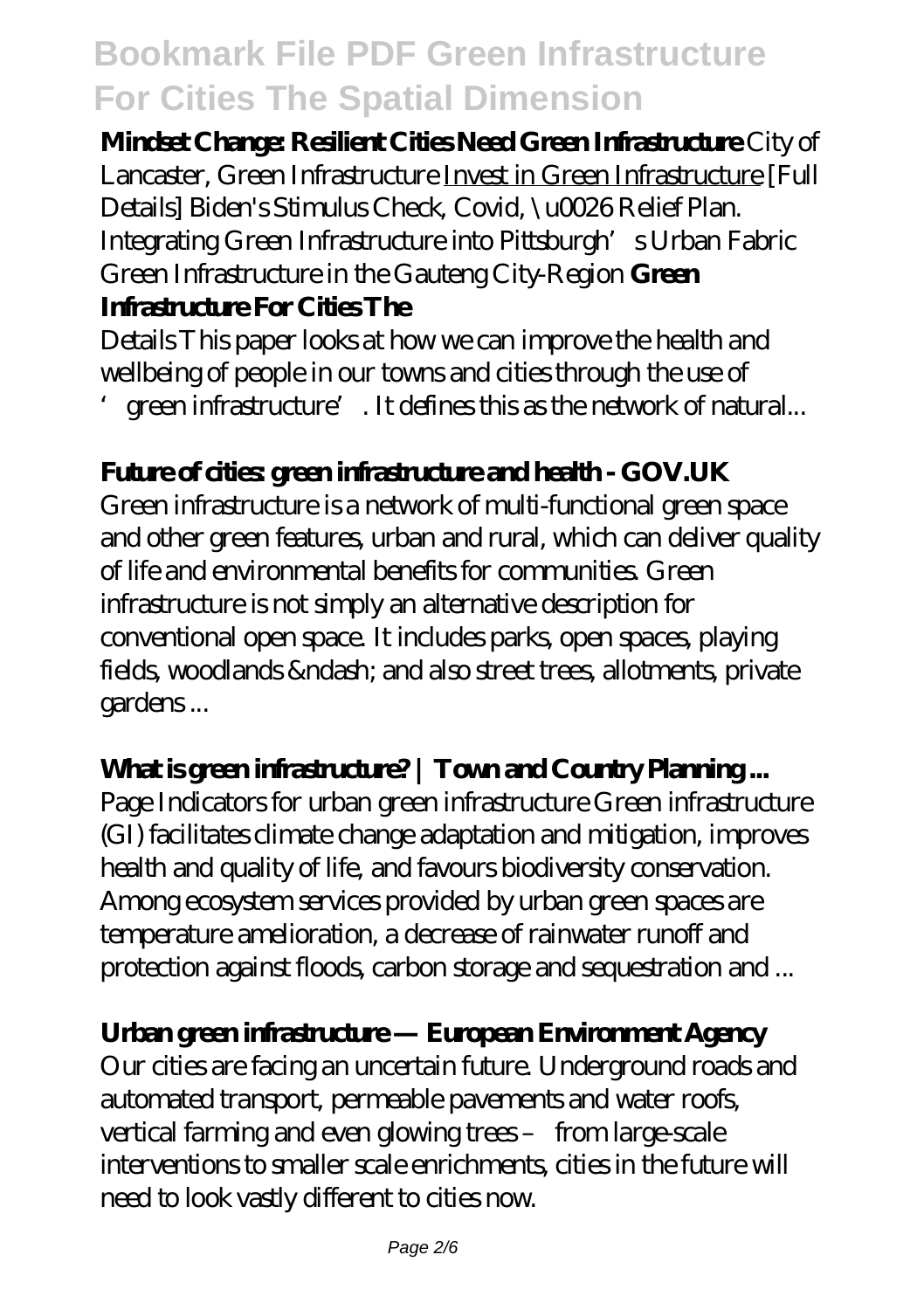#### Cities Alive – Rethinking green infrastructure - Arup

Green Infrastructure, a wealth for cities - URBES Factsheet #6. This URBES factsheet outlines the key components of Green Infrastructure and explores the linkages between the EU Green Infrastructure Strategy and the urban context. Using examples from Barcelona, it presents how cities can use Green Infrastructure to tackle environmental, social and economic challenges, while also becoming more resilient to climate change, improving quality of life, saving money, and strengthening the local ...

#### **Green Infrastructure, a wealth for cities - URBES ...**

Cities all over the world are keeping the future of the planet in mind and focusing on green infrastructure. Here are six of them that made particularly notable gains when meeting that goal. 1. Singapore Singapore is now known as one of Asia's greenest cities, but it didn't always do such an outstanding job on  $[...]$ 

### **6 Top-Notch Cities That Got Green Infrastructure Right**

The outlook for green infrastructure in Great Britain post-BREXIT In recent years, the European Union has provided both a strong policy context and significant project funding for green infrastructure across the UK, as well as numerous opportunities to learn from the innovation taking place in other EU countries.

### **Green Cities Webinar Series | Town and Country Planning ...**

Cities need as much green infrastructure as possible, given how dense and impermeable they tend to be. In the urban environment, green infrastructure covers everything from parks to street trees and green roofs to bioswales -- really anything that helps absorb, delay, and treat stormwater, mitigating flooding and pollution downstream.

### **Green Infrastructure: Cities | asla.org**

Blue infrastructure is commonly associated with green infrastructure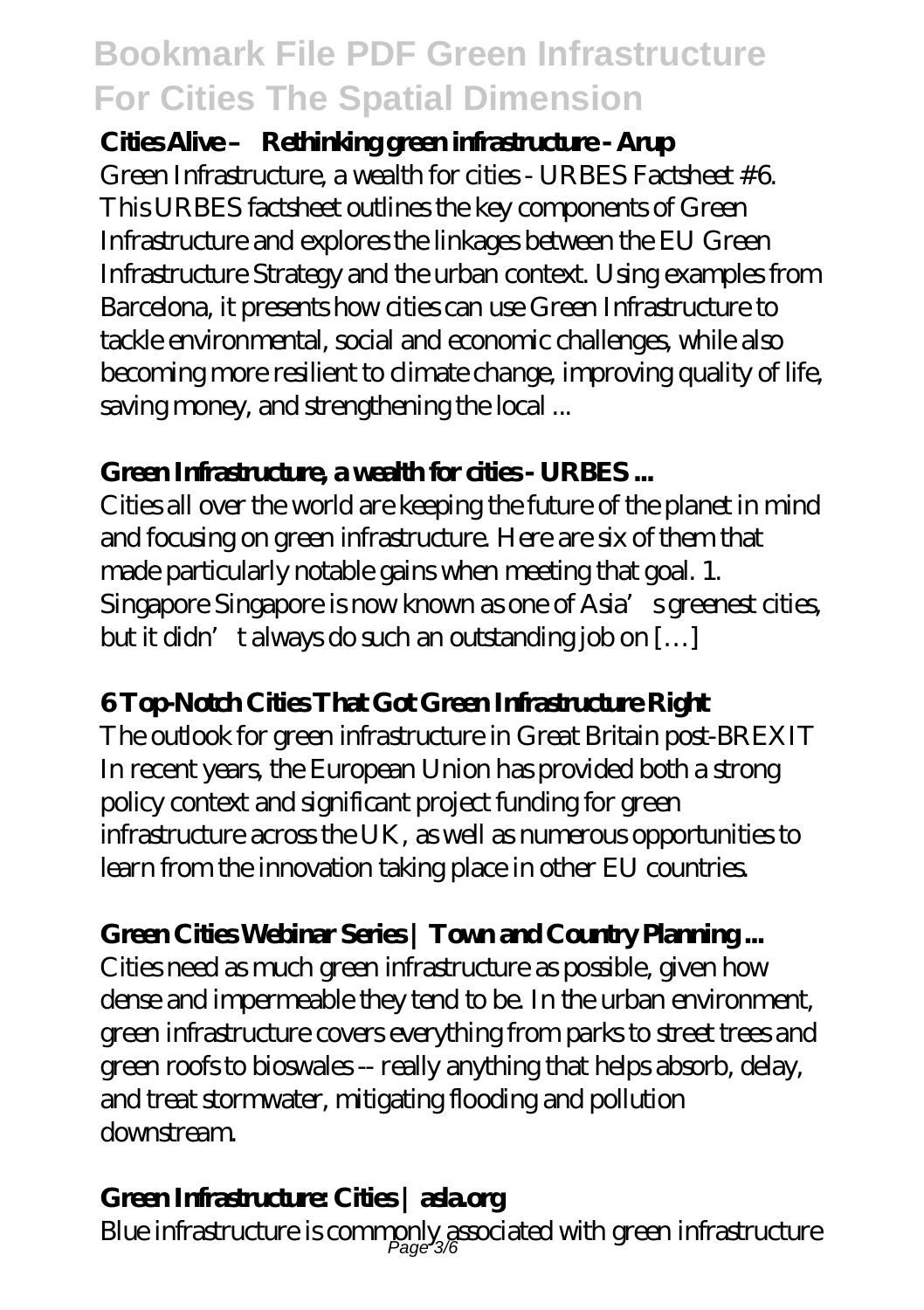in the urban setting and may be referred to as "blue-green" infrastructure when in combination. Rivers, streams, ponds and lakes may exist as natural features within cities, or be added to an urban environment as an aspect of its design.

### **Green infrastructure - Wikipedia**

Defining green infrastructure Infrastructure is a familiar term, traditionally denoting networks and systems that provide us with essential services such as water, electricity and transport. GI is...

### **Cities, green infrastructure and health - GOV UK**

Download. Cities Alive looks at how we can build nature into our urban systems at all scales through high quality landscape design, via new development or retrofitting through a green infrastructure design approach. The publication analyses existing research and trends in landscape design, drawing out key elements which can help deal with rapidly rising urban populations, mitigate climate change and produce integrated solutions.

### **Cities Alive Rethinking green infrastructure - Arup**

The Green infrastructure (GI) agenda is a parallel agenda. The aim is to move away from grey infrastructure solutions and work with nature to help transform our cities, bringing significant economic, social and environmental benefits. In doing so, GI should make our cities more resilient and healthier places to live.

### **Blog - Green infrastructure in the Smart City Agenda ...**

Green infrastructure can also help with overheating cities. Due to the 'urban heat island' effect, big cities are often more than 5 degrees warmer than the surrounding areas.

### **Green Infrastructure For Cities | HuffPost UK**

The urban matrix is dominated by the built environment that undoubtedly predominates gver green infrastructures like domestic  $\rho_{\text{age 4/6}}$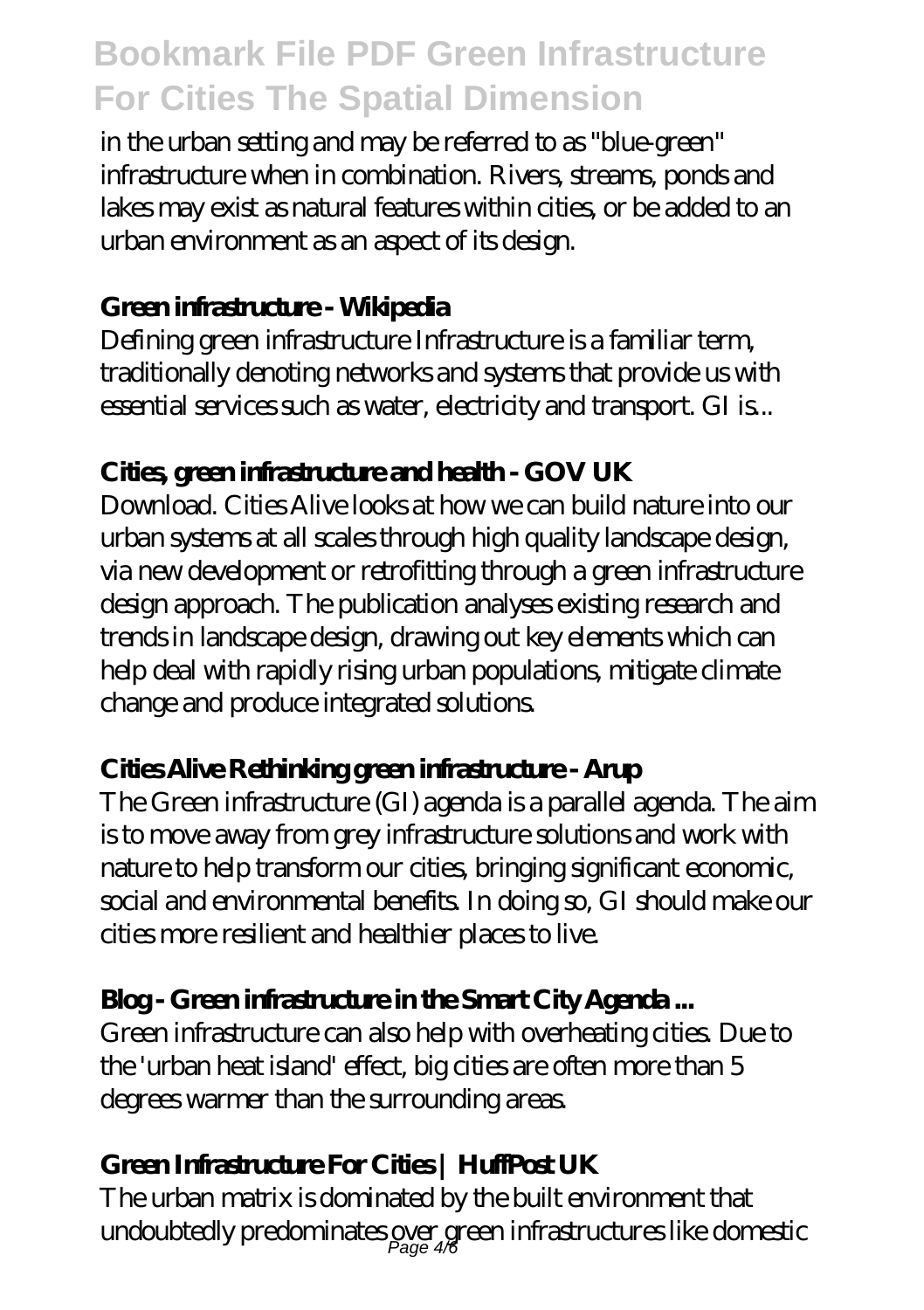gardens, woodlands, tree-lined streets, squares, sports fields, and green corridors. Thus, cities must be seen as a complex system where the interacting gray, green, and blue elements cannot be analyzed individually. Proper handling of these intricate interactions ...

### **Inappropriate Infrastructure Can Make Green Spaces ...**

And the green infrastructure of cities has always provided those intangible values of beauty, refuge, and tranquility that are so important in cities. Think of the plane trees that shade the Cours Mirabeau in Aix-en-Provence, the Boston Common, and New York's Central Park. A city's critical green infrastructure is not just in the city.

### **Incorporating Green Infrastructure into Our Cities**

By 2050 it's expected that London's population will have swelled by a further 3m, and as we experience hotter, dryer summers and more extreme downpours, a green infrastructure network, planted roofs and walls, street trees, parks and gardens will help control pollution, reduce flood risk and cool the city.

### **Real estate developers must put green infrastructure at ...**

The Green City is an international campaign to promote green infrastructure in a quick and easy-to-digest format. Countries from around Europe use Green Cities to collect and share research, knowledge, events and best practice to illustrate the benefits of installing green infrastructure in cities, towns and villages. Together we curate a live website which contains useful material for people who have the ability to influence green infrastructure but don't know much about it.

### Project: The Green City | Town and Country **Planning...**

Green infrastructure (GI) is a catch-all term to describe the network of natural and semi-natural features within and between our Page 5/6